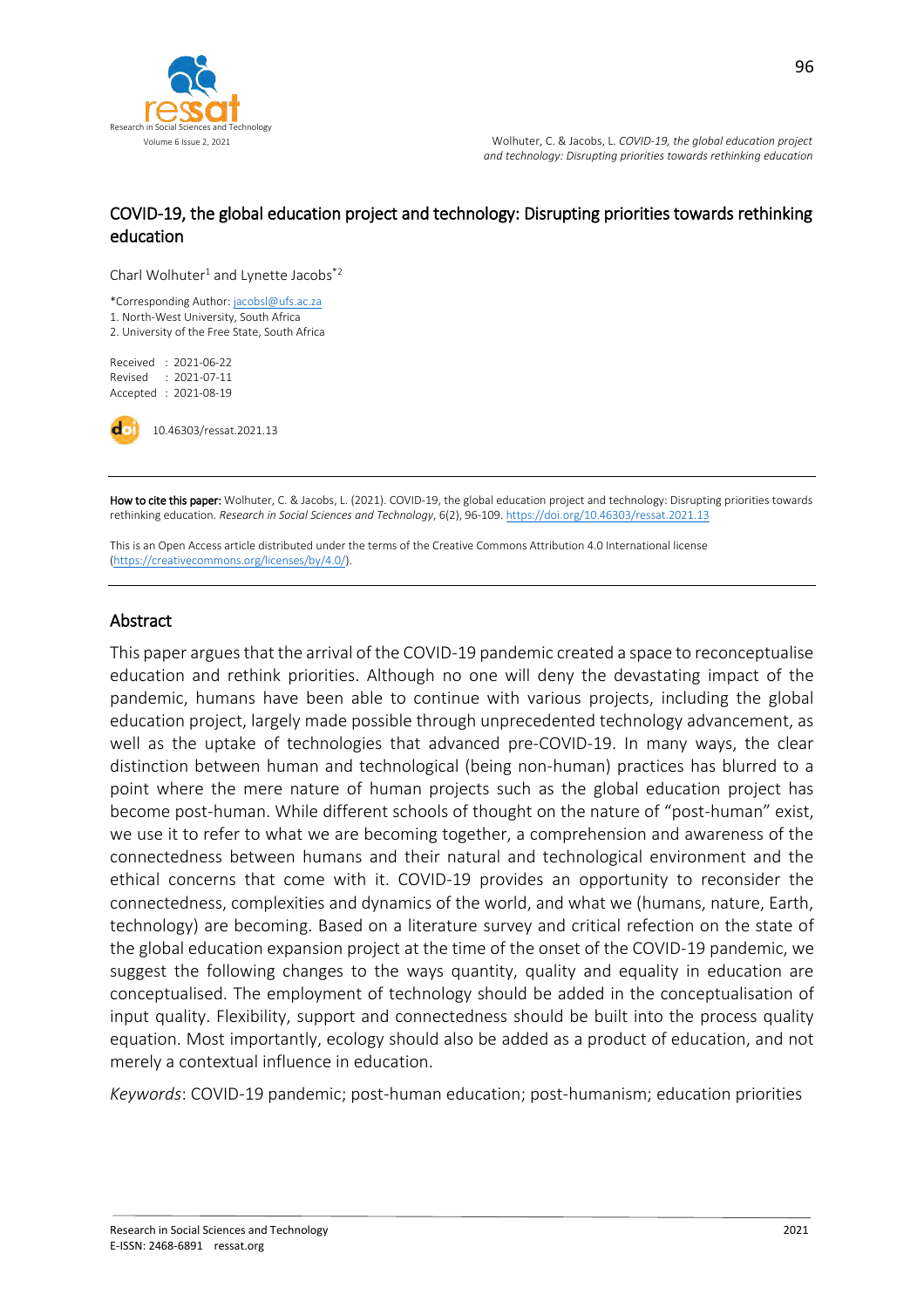

## Introduction

At the onset of the pandemic, humans have shown resilience, fluidity and innovativeness to persist with various projects, largely made possible by unprecedented technology advancement, as well as the uptake of technologies that advanced pre-COVID-19. In many ways, the clear distinction between human and technological (being non-human) activities has blurred, and human projects such as the global education project developed a symbiotic character. At the same time, there is no denying that human activity itself was at the root of the pandemic (O'Callaghan-Gordo & Antó, 2020). Such realisation provides a critical moment in time to rethink and reprioritise human activity, its nature and effect with a strong consideration of the connectedness, complexities and dynamics of the world we inhabit, and what we (humans, nature, Earth, technology) are becoming.

In this paper we thus provide a post-humanist perspective on education using the global education project framework (Wolhuter, 2021) as an outline. We first briefly discuss the posthumanism position that we take in this paper, as well as the global education project prior to the pandemic, after which we touch on the pandemic itself. This provides us with scaffolding to review the literature towards making recommendations. Based on a critical analysis of priorities put forward by education researchers in publications across the globe since the start of the pandemic, we argue that education priorities need to be disrupted towards rethinking quantity, quality and equality in the post-human global education project.

#### *Anthropocene, Capitalocene and Post-humanism*

The time period since 1945 is increasingly referred to as the Anthropocene (Haraway, 2016), arguing that humans have become a destructive geological force, characterised by arrogance (Le Grange, 2018a; Le Grange, 2018b). Humans are overpopulating and destroying the planet, its forests and land, and polluting the atmosphere and oceans, while at the same time, social inequality is escalating (Le Grange, 2018b). Moore (2015, p. 70) considers how this has happened and use, like Haraway (2016, p. 119), perhaps a lesser known term, namely "Capitalocene", the destructive force of economy and power. Inter alia drawing from Marx, he argues that since the rise of capitalism, human activity was transformed into labour power, under a "dictatorship of commodity" and nature was put to work to generate capital (Moore, 2015, pp. 70–71). He points out that we consider "Nature (environments without humans)" as being separate from "Humans", instead of understanding interwoven "nature (the web of life)" (Moore, 2015, p. 98). Dualistic modernity thinking permeated throughout modern society – North/South; civilised/non-civilised; knowledge/myth; Western/Non-Western – elevating certain epistemologies, and ways of being and doing while others are devalued, (E-International Relations, 2017; Le Grange, 2018a; Moore, 2015; Schulz, 2017) disregarding relationships and interdependence and certainly not acknowledging or understanding the "complex mosaic of life" (Moore, 2015, p. 75). Haraway (2016, p. 119) adds to the discussion pleading for "multispecies ecojustice, which also embrace diverse human people".

Furthermore, as a result of technological advances, being human has become so linked with technology, which has its own agency to the extent that it can destroy all life on the planet, causing a "post-human predicament" (Le Grange, 2018b, p. 882). Petitfils (2015, p. 30) points out that the possibilities that came with digitalisation has allowed us to "rethink nearly every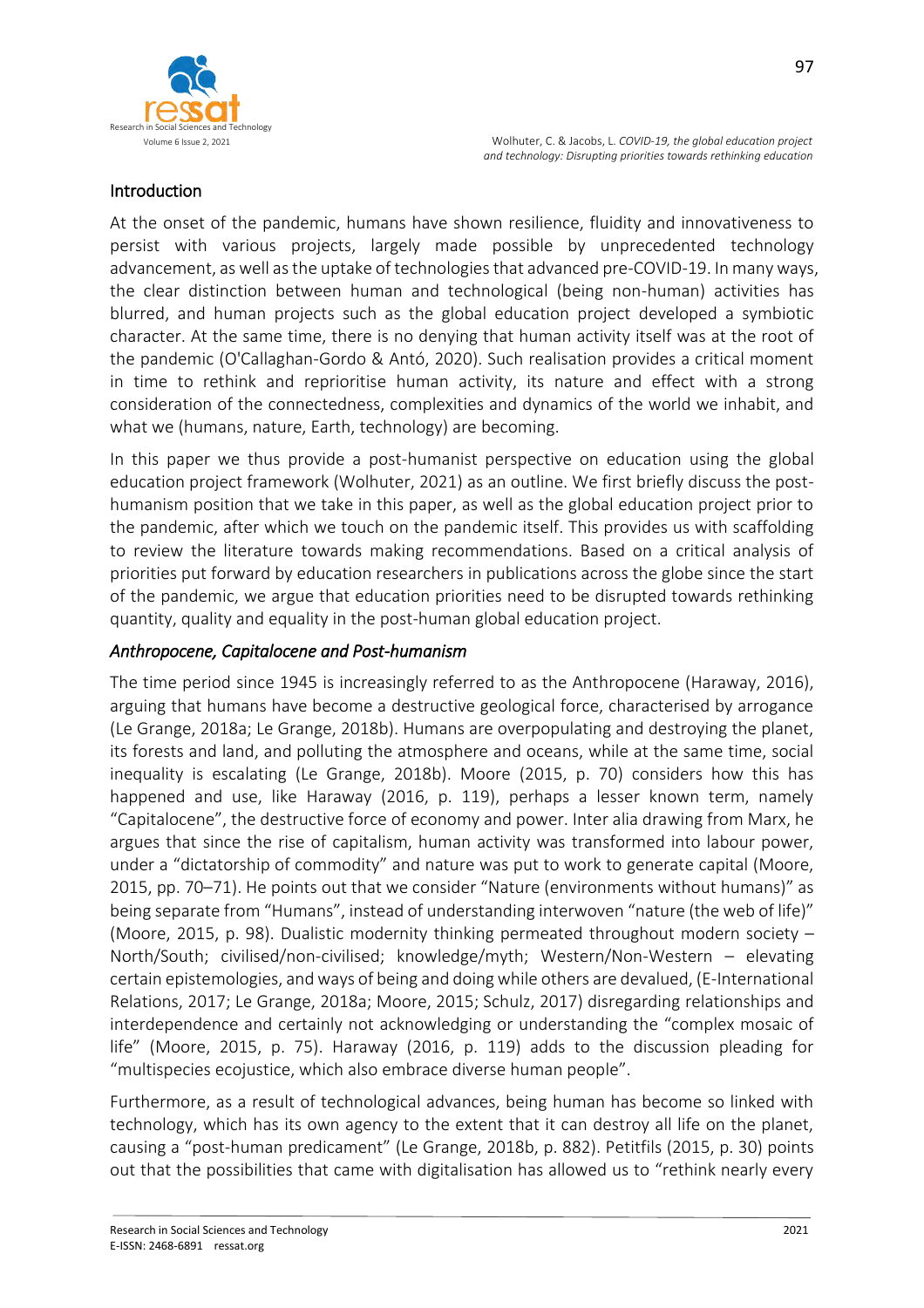

aspect of our daily lived experiences" but also to reconsider our "positions in the world, and how our actions and reactions are part of the larger fabric of our complex ecological situatedness". However, technology and how humans interact with technology, has evolved to a point where humans regard commodities and devices as their identities, creating mostly pretentious digital identities often to the point of being delusional, and this completely decentres their embodied identities. Schultz (2017, p. 1) warns against the "modernist paradigms of technological utopianism and economic growth" that are regarded as "the 'natural order of things' under global capitalism". This sets the scene for education as a human activity.

## *Education pre-pandemic*

Education systems across the world were (and still are) built to the capitalist world ecology described above. Worldwide enrolment figures are increasing (Wolhuter, 2020), in productionline fashion but inequalities persist (Jacobs, 2016; Petitfils, 2015). Education has been deintellectualised and is increasingly being commodified (Petitfils, 2015) and all boils down to measurement, performativity and competition (Coetzee, 2019; Jacobs & Teise, 2019). Education systems are, furthermore according to Schultz (2017, p. 1) "inextricably linked to coloniality, defined not only as an unjust economic model, but also as a racialised, androcentric, and class-based hierarchy of knowing and being which still marginalises non-western cultures and histories". Petitfils (2015) likewise criticises modern education as dehumanising, oppressive and uncritical, rooted in neoliberalism, and thus resulting in the lack of agency, and the ability to deal with complexities. Rotas (2015) lament that education is not making a discernible ecological impact while the planet is obviously decaying. Petitfils (2015, p. 36) urge post-humanist educators to "help students recenter themselves and understand their own primordial essence as these formative years of posthumanity emerge". One of the questions that young people should confront, the author believes is "Who am I trying to become?". Indeed, there is a need for the education to go beyond production, the learning of skills and learning to socialise, but to focus on the self, the self in relation to the mosaic of life (that Moore alluded us to earlier) and to self-actualisation (Wolhuter, 2020).

Yet, modern education systems get assessed along three dimensions, namely the *quantity dimension* (e.g. enrolment ratio, literacy levels, throughput and completion levels), the *quality dimension* (Input-, Process-; Output- and Product quality) and the *equality dimension* (e.g. access, allocation of resources, realisation of potential, representation) (Wolhuter, 2021). Most of those concepts relates to production lines, resonating with Capitalocene. Education remains a tool in the hand of the geo-political and economic powers, to advance their agendas (Wolhuter, 2020), and time is ripe for change towards "collective spaces of resistance" (Petitfils, 2015, p. 40). Perhaps COVID-19 was indeed the spark education needed.

# *The COVID-19 pandemic*

While the United Nations formulated, and later restated the Sustainable Development Goals (United Nations, 2015) to address the 17 wicked problems identified, complexities and challenges within numerous sectors are persisting and even escalating. Surpassing modernity, several authors have alluded to the awareness of imminent change and that "something radically new" was beginning (Petitfils, 2015, p. 30). Something radically new, although some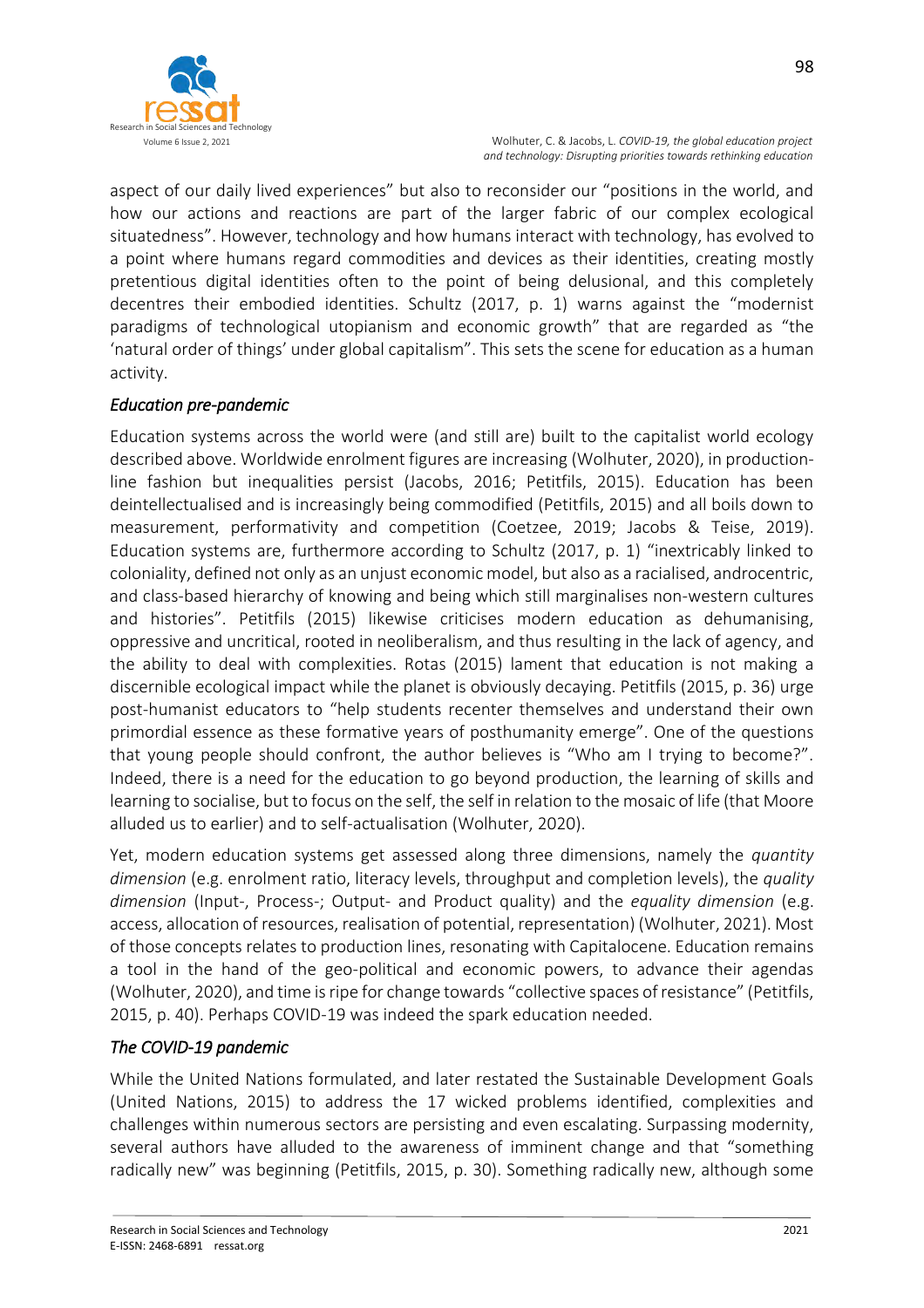

did caution beforehand, caused the biggest upset the world has faced in decades when a deadly virus, causing what was classified as Coronavirus Disease 2019 (COVID-19), rapidly spread through the world since late 2019. The school and the post-school education and training sector rapidly had to embark on what is commonly known as emergency remote teaching (ERT) or emergency remote learning (ERL) to continue with education using these tools. Still, Begalinov et al. (2021, pp. 121–122) argue that the pandemic provided an opportunity for change beyond that:

It seems that today it is important not only to rethink the problems of new digital, online and pedagogical possibilities of [post]modern education, but also the very essence of education, its main goals and new mission. Education that was before the pandemic will never exist [again].

Since the outbreak of the pandemic, an abundance of manuscripts on the impact of the pandemic were published, inter alia in special editions of journals. In an unprecedented way, and perhaps unintentionally, priorities were put forward in a bottom-up fashion in terms of the foci of the papers. In this paper we thus provide a post-humanist education, using the global education project framework (Wolhuter, 2021) as an outline of what was. The question can be asked, whether priorities remained the same, whilst using new tools and whether the mindset of education researcher indeed moved into new ways of thinking, being and doing (Jacobs et al., 2021), to adapt in response to the situation and show post-human agency (Rotas, 2015). We specifically analyse priorities put forward by education researchers across the globe since the start of the pandemic, using publications to which we had access.

# Discussion: Scholarly thinking in response to COVID-19

The pandemic indeed created an opportunity to rethink the purpose and nature of school education. Gyuviyska and Tsankov (2020, p. 428) quotes Gatto who in 2010 wrote [our emphasis]:

Neither networks nor schools are communities, just as schooling is not education. School networks occupy 50% of children's time, forcing them to share it only with children of the same age, requiring them to start and stop work when an audible signal is given, forcing people to think the same thing at the same time and in the same way, classifying them as if they were vegetables. Thus (and in many other insidious and insane ways) network schools steal the vitality of communities, replacing it with ugly automatization.

Gyuviyska and Tsankov (2020, p. 429) thus criticise education's character as a "full-time form of organization that fully subordinates the child to the institution" and point out that "[i]n a state of pandemic, it is clear that this is not a necessity for children or teachers". Begalinov et al. (2021) argue that in post-COVID times radical rethinking of education is required to combine the old and the new in flexible ways in response to the world we live in. We thus briefly look at the priorities put forward in publications to get a sense of how the global education projects might need to adapt.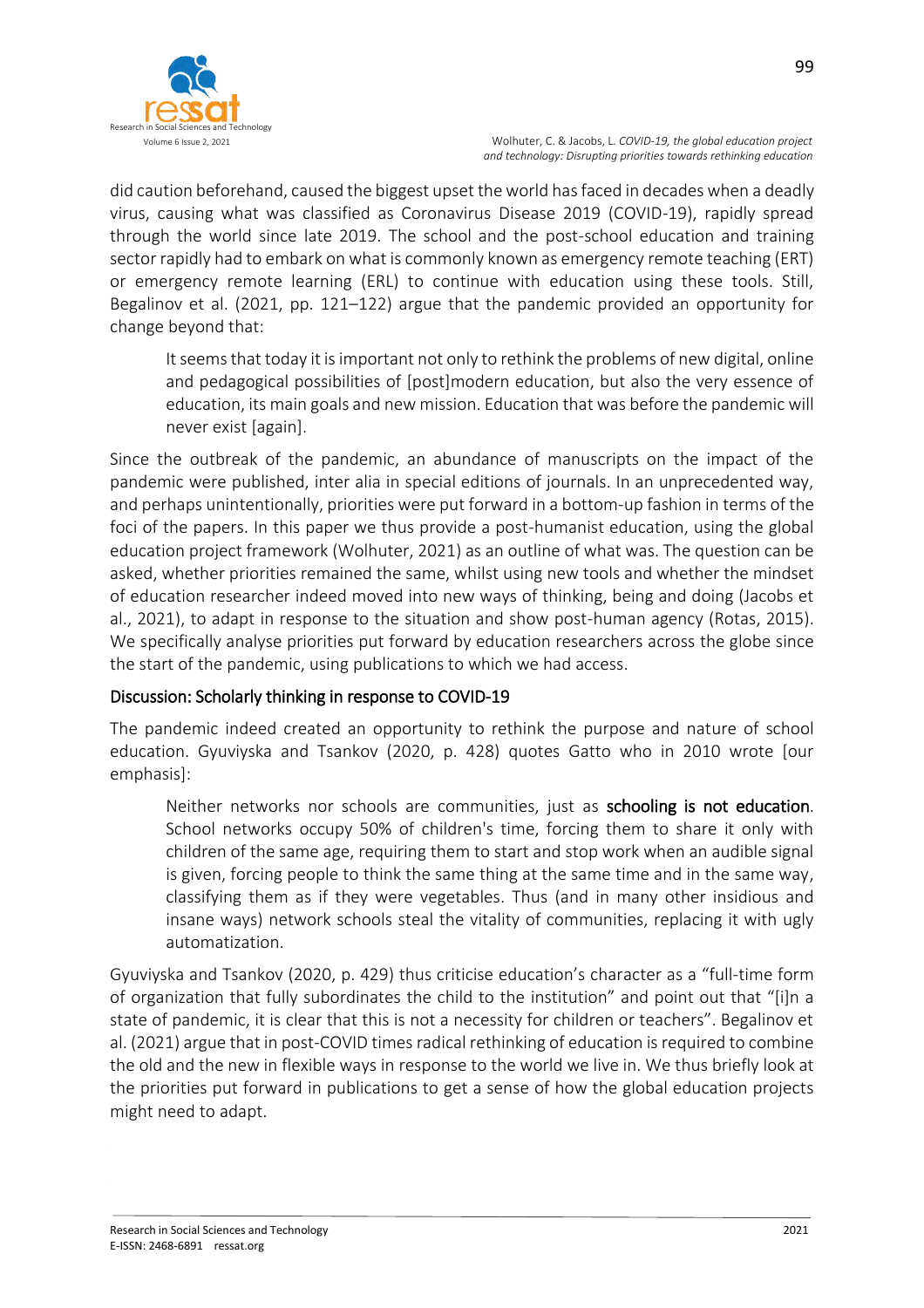

# *Early Childhood Care and Education (ECCE)/ Early Childhood Development (ECD)*

Early childhood care and education (ECCE) is mostly seen as a social issue, and thus outside the formal structure of education. Across the world there are disparities in terms of regulation, funding and training and more, and in spite of the importance of the sector, it does not seem to be a priority to all (Jalongo, 2020; Koen et al., 2021; Kruger, 2021). Yet it influences the learner throughout their school career. From a neoliberal perspective, ECCE is important for the economy. Not only is it a way to enable women to remain in the workforce after having children, it also notably influences children's chances of success once they enter formal schooling (what Wolhuter [2021, p. 33] calls "learner bound factors" in "process quality"). From a South African viewpoint, Kruger (2021, p. 159) explains that in "communities with high levels of poverty, joblessness, substance abuse, crime and low levels of maternal education" Early Childhood Development (ECD) centres are mostly informal and not registered. Yet they are crucial, as not only do they focus on young children's socialisation and education, but also provide the young children with food, taking care of their health and their welfare in general.

This sector was hit hard by the pandemic. During 2020 this sector was completely closed down for months, with devastating effects not only on the children and families, but also the ECD centres who lost their support income (Koen et al., 2021; Kruger, 2021). Jalongo (2020) likewise reports how negatively this impacted on vulnerable families, including those who lost their income as a result of the lockdown regulations, as parents had to leave their small children in order to earn wages (Jalongo, 2020).

A strength that was reported on from this sector was the value of networks within communities. As an example, even prior to the pandemic, the non-profit organisation (NPO) that Kruger (2021) reported on, distributed donations (e.g. food) to the informal ECD centres and provided training to its staff. When the pandemic struck, their connectedness to these centres, as well as to the business community resulted in them staying digitally connected, soon providing food parcels for the families of the young children, and later provided training and health safety supplies in preparation of the reopening of the centres. They showed innovativeness and flexibility to address the complexities of the pandemic. Jalongo (2020) likewise commended the interconnectedness of her community to families who suffered food insecurity, and who distributed donations to the families. With ECD centres and schools closed, parents working in the informal sector survived and took care of their families with the support from their neighbours, families and friends (Jalongo, 2020), again reflecting communal values. Also, Koen et al. (2021) shares examples of innovativeness and connectedness in the sector.

Being innovative and finding ways to provide flexible opportunities for ECCE to young children, and to include and support parents are essential (Jalongo, 2020). Providers of ECCE, should be supported not only though guidance and training, but also mentorship, psychosocial support and resources (Koen et al., 2021; Kruger, 2021). Teaching young children is highly specialised and should be prioritised globally to develop a resilient and well-resourced sector (Jalongo, 2020).

Considering the above, priorities in this sector moving forward relates to comprehensive and specialised support and involvement by multiple stakeholders. This can only be achieved if the interconnectedness between different entities is understood (locality, society, commerce,

100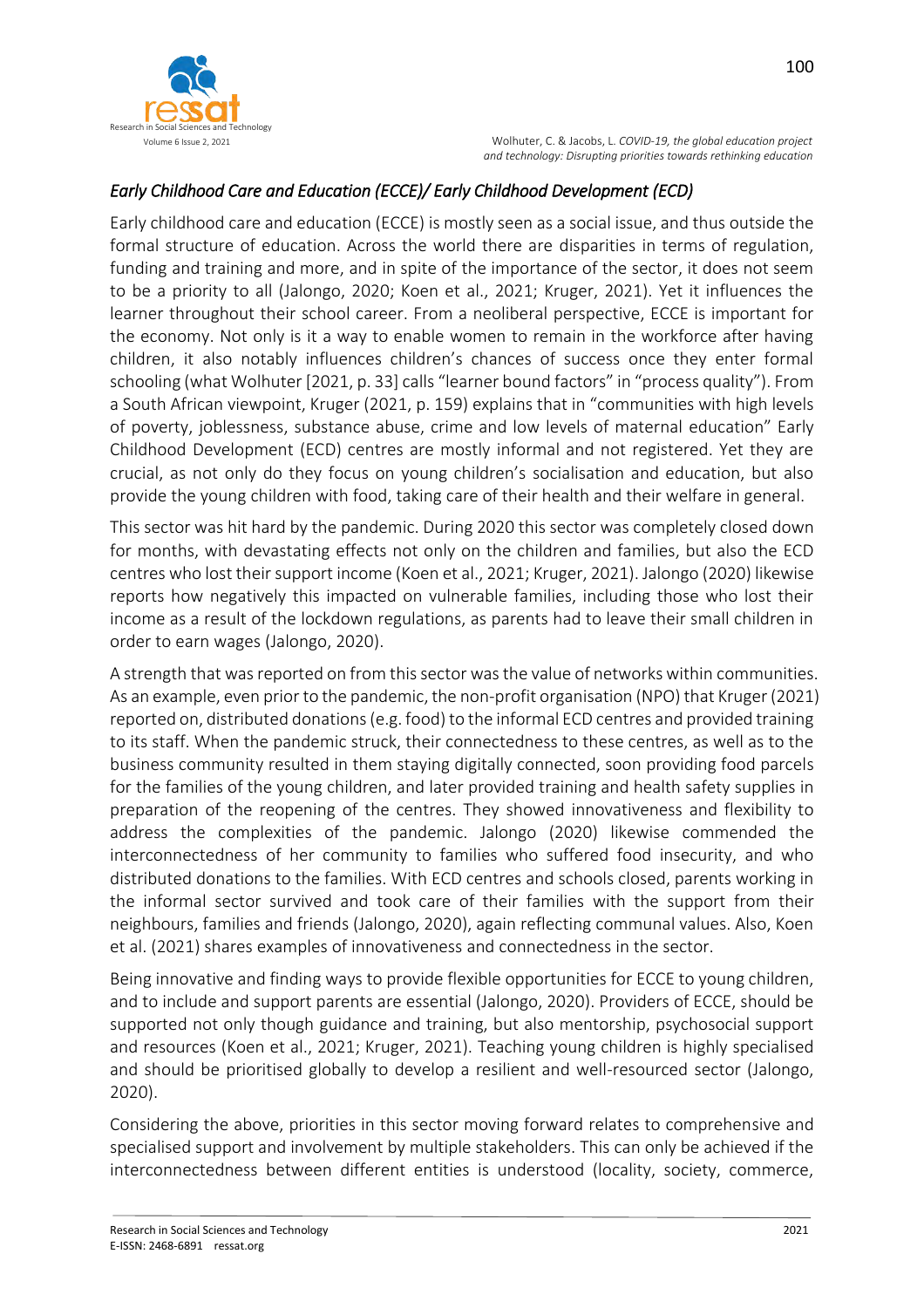

education, the environment, family, etc.). The sector must retain and strengthen its flexible and adaptable character, and the agency of the role-players within the sector should be appreciated and celebrated, without being over-regulated.

# *School education*

Across the world, schools also had to send the children home and find ways to continue with education under lockdown circumstances. Much of the discussions in the publication thus relates to the situation where schools had to adapt to ERT/ERL, although they focused on different aspects.

Scholars mentioned concern regarding quality and the rethinking of what quality means in the online environment (Sowiyah, 2021). With technology, tasks would sometimes merely be dumped on learners or their parents, which certainly was not satisfactory (Sowiyah, 2021). Gyuviyska and Tsankov (2020, p. 430) see the pandemic as a "good opportunity to ensure the necessary quality of educational services after the pandemic-related crisis is over" specifically concerning blended learning (combining online and traditional). The authors (*ibid*) argue that "purposeful and planned integration of electronic platforms" is required.

Scholars point out that while claims of learner-centred education are being made, practices still lag behind (Gyuviyska & Tsankov, 2020; Wolhuter, 2020). What is thus required is to transform "the educational environment" to be "increasingly student-oriented" (Gyuviyska & Tsankov, 2020, p. 430).

Closely linked with issues of quality, is the importance of equality. De Klerk and Palmer (2021) argue that education should prioritise equity and inclusion. This means that they must make sure that all have access to resources in an equitable manner, and that teachers' strategies must be adapted to the different needs of learners (Kilinc et al., 2018) Indeed, Williams et al. (2021) found that during the pandemic, inequalities in terms of access to technology was a challenge that teachers had to overcome. Technological equality does not only relate to equality and inclusion across racial, gender and class divides, but also requires due consideration in terms of region and locality (urban, peri-urban and rural) (Wolhuter, 2021). In post-pandemic times, access to internet and devices for all should be prioritised (Karakaya et al., 2021), and unequal connectivity must be focused on (de Oliveira et al., 2021). McCorkle's thinking (2020, p. 15), however transcends the practicalities of technology, and argues for the pandemic not to be an opportunity to fuel social unjust practices, but an opportunity to "combat xenophobic rhetoric" and promote inclusivity.

Almost every manuscript that we read mentioned the importance of human connectedness and that human interaction is needed (Karakaya et al., 2021; de Oliveira et al., 2021). It remains important for children to meet and interact with people who are different to them, to advance their social development and to develop their own identity (de Oliveira et al., 2021). The pandemic showed how children in urban societies were trapped inside their houses and missed the school playground, as space elsewhere is limited (Karakaya et al., 2021). Karakaya et al. (2021) reported that learners were bored due to a lack of interaction with others. Indeed, not only is digital inclusion important, but there is also a need to provide access to recreational spaces and to social interactions within the confines of health and safety protocols.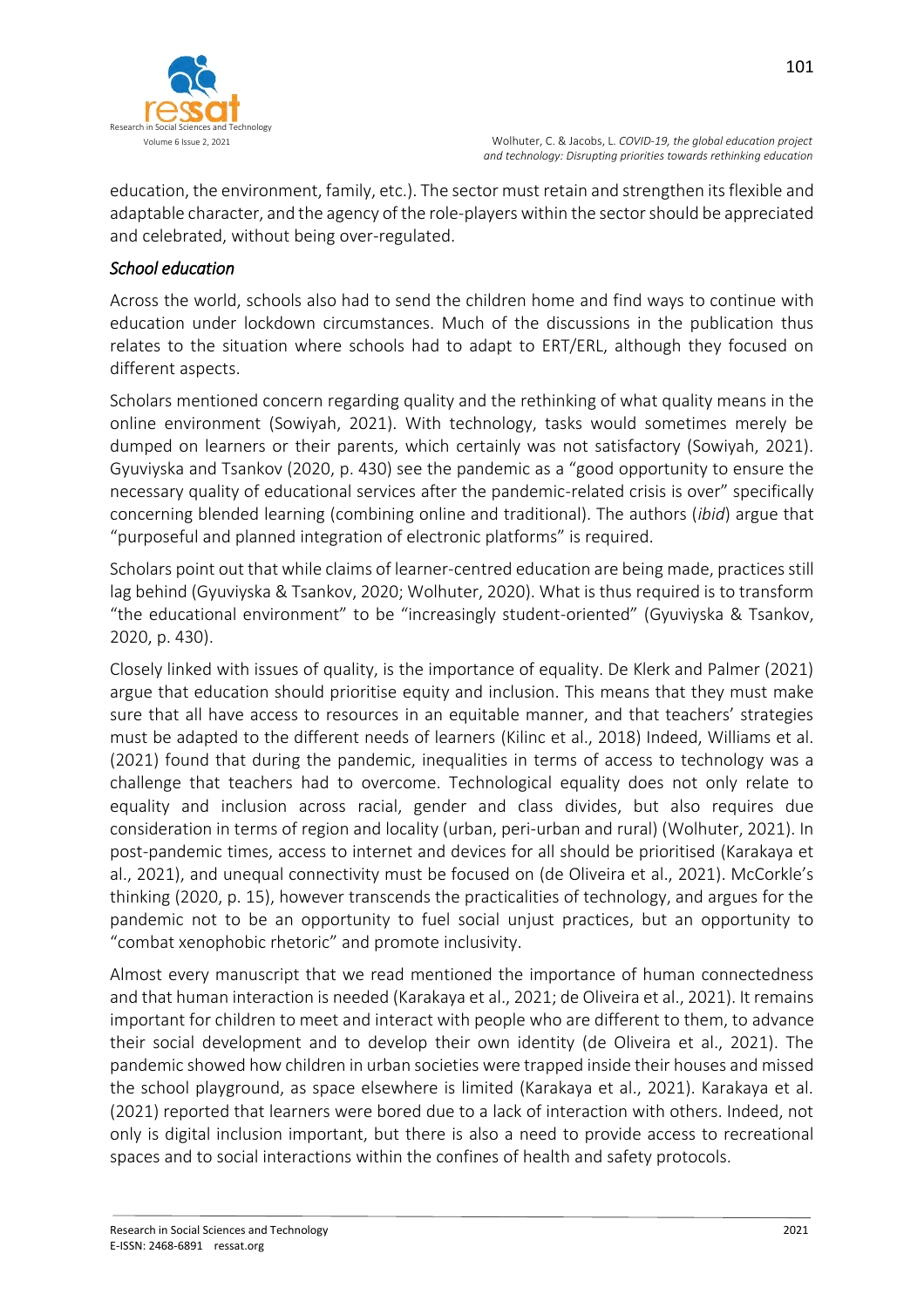

During the pandemic, communication between stakeholders often seem to have been a problem. This included inadequate communication between parents and teachers at times, as well as ineffective communication between teachers and learners (Karakaya et al., 2021). Furthermore, because of the school psychologist being outside the formal teaching and learning situation, de Oliviera (2021) reports that they found it difficult to stay in touch with the teachers and learners, and assist with the relationships. Still, while parents are mostly not qualified teachers, and reportedly struggled to assist their children, the pandemic did result in parents being more involved in their children's learning (Günbaş & Gözüküçük, 2020), which is a positive spinoff.

Regarding technology, several authors focused on the software and hardware (Kalimullina et al., 2021; Tajik & Vahedi, 2021) that was used, which included a wide range (Zoom, Google Meet, WhatsApp, Telegram, Facebook Messenger, etc.). In the publications that we read, there was no consideration on aspects of safety and security (cyberbullying, privacy, etc.) and these will surely be forthcoming. Still, it was mentioned that children are digital natives, and during lockdown, spent more and more time playing online games (Karakaya et al., 2021) as a means to relax and to socialise. This is indeed the world of the post-human youth, and thus, de Oliviera and others argue, teachers should make more use of gamification when teaching. This stimulates cognitive functioning and gaming activities require greater psycho-emotional engagement (de Oliveira et al., 2021)

Authors reported about the flexibility that came with ERT/ERL and the digital space. For instance, de Oliveira et al. (2021) reported that both teachers and learners were positive about the flexibility and creativity that came with the ERT. Considering the future, Gyuviyska and Tsankov (2020) believe that schools should not go back to old ways of doing but should take a blended approach to retain the flexibility.

It became clear that support in current times is not only important, but also different. Teachers' responsibilities increased because of the pandemic and ERT (Karakaya et al., 2021) and they should receive instructional design as well as psychosocial support (de Oliveira et al., 2021; Sowiyah, 2021). Staying at home has overwhelmed learners and parents in terms of doing the work on their own, particularly when connectedness and communication was inefficient (Karakaya et al., 2021; Sowiyah, 2021; Subedi & Subedi, 2020). Gyuviyska and Tsankov (2020) argue that proper risk analyses need to be done as some parents are not able to support their children, including parents from disadvantaged circumstances as well as neglectful parents. Learners furthermore reportedly often struggle to stay motivated and to have self-discipline when they only study at home (Günbaş & Gözüküçük, 2020). Clearly, in technology-enhanced learning, psychologists should be involved to assist with the complexities, and to move beyond diagnostic and evaluative functions to focus on individual development of children and assist in relation building (de Oliveira et al., 2021; Tadeu et al., 2019).

There should be specialised assistance and due consideration for special needs children within a more fluid teaching and learning situation (Gyuviyska & Tsankov, 2020). De Klerk and Palmer (2021) argue that in this flexible space, special care should be taken to also adapt approaches and tools for learners with special education needs. An important part of support beyond the narrow understanding of education is making sure that children have nutritional meals. Various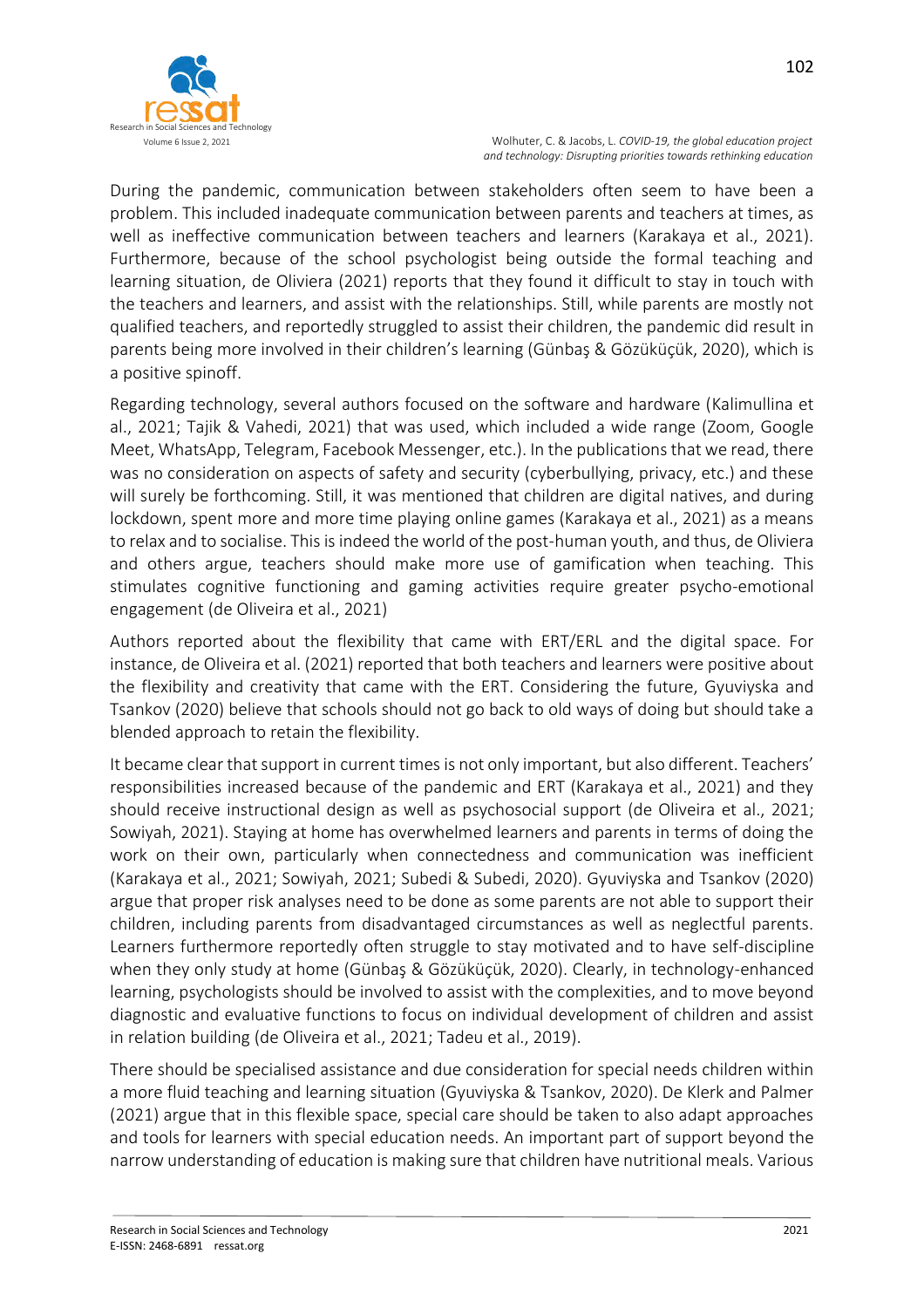

 Volume 6 Issue 2, 2021 Wolhuter, C. & Jacobs, L. *COVID-19, the global education project and technology: Disrupting priorities towards rethinking education*

authors confirmed the need to be flexible and show agency to ensure that it continues (Jalongo, 2020; Kruger, 2021; Koen et al., 2021; Kwatubana & Molaodi, 2021).

So, considering the above, the most important priority is to consider how the learner can be centred and supported in a flexible education environment, that appreciates the potential that technology provides. The relationships between different role-players are crucial, and innovative ways to stay in touch with realities of children, parents and teachers, and ensure connectedness needs to be explored.

## *Higher education*

Wolhuter and Jacobs (2021) refer to a "revolution" in the global higher education sector, linked not only to the economic upswing around the globe and neo-liberal thinking, the democratisation that happens around the world, and the emergence of a knowledges-economy, but also due to technological developments. Raza et al. (2021, p. 1991) confirmed the neoliberal nature of higher education as they stated, for instance, that Pakistani universities work hard for fear that "their economic contribution could be reduced". Along the same line Komleva (2021, p. 154) argues that "governments are trying to keep their educational systems competitive" in the hierarchical higher education landscape, and that large education bodies take collective strategies using digitalisation to retain their position in the global higher education landscape (Komleva, 2021)

Indeed, in these post-COVID times, the higher education landscape remains with "profound social, economic, cultural, and political inequalities" (Komleva, 2021, p. 151). With the dependence on online learning as a result of the pandemic, Komleva (2021, p. 151) warns that inequalities that include technical inequalities "has the potential to destabilize the social and political relations between countries". Such inequalities not only exist between regions, but also within regions, countries and institutions. Yet, there is a strong drive within the higher education sector to work together to overcome barriers, and to find innovative ways to create equal opportunities, including inclusive virtual learning across geo-political boundaries (Jacobs et al., 2021).

Regarding the move to online teaching and learning, it seems that students and lecturers in the higher education space were quite satisfied, and Li et al. (2021, p. 12) report that both groups "expressed interest in online learning as at least part of the future education style". Yet it warrants specific considerations. Digital inequalities, which creates significant barriers to accessibility and quality of learning in a pandemic environment and, in the long term, will lead to an even greater differentiation of the population" (Komleva, 2021, pp. 153–154) and must be addressed.

It is important to address the competitive and unequal higher education space with a studentcentred focus, specifically also in the fluid learning environment. Rayner and Webb (2021, p. 51) argue that we need to "[e]stablish learning environments that place the student at the center of blended learning course considerations". This required of higher education institutions to take trouble to really understand the needs and realities of students in order to be responsive (Al-Nofaie, 2020; Rayner & Webb, 2021). This includes an awareness for, and an understanding of the realities of students who are differently abled (Ferreira-Meyers & Pitikoe, 2021)*.* Higher education institutions need to actively promote inclusivity (Rayner & Webb,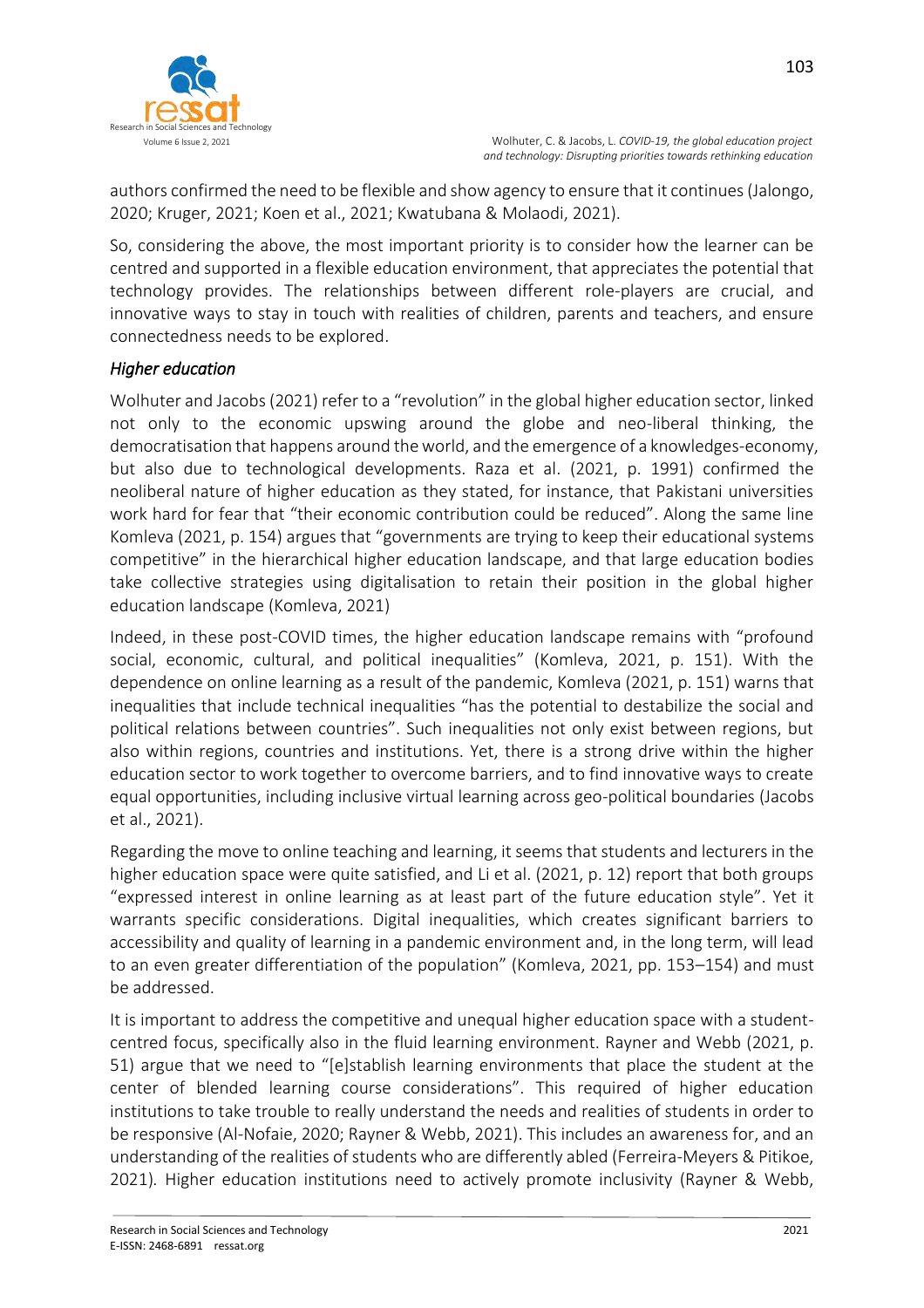

2021). Within the student-centred approach, flexibility and consideration for students, and ways of learning, is key (Al-Nofaie, 2020). Important that lecturers vary teaching styles, also in the online environment, to accommodate diversity (Altuwairesh, 2021).

Instructional design is of utmost importance. The expectation to lecturers to produce online learning material in a very short time without proper support and training negatively affected the academics during the pandemic (Li et al., 2021) and future situations should be avoided by equipped academics for online instructional design (Al-Nofaie, 2020). It must be student oriented, not only in terms of learning styles, and individualised learning, but must also consider the best way of assisting learners, within their realities. For instance, instructional design must take the cost of data into account and must opt for alternatives that use less data (e.g. a short video instead of a full one) (Li et al., 2021). It is recommended that academics provide lectures in piece-meal size, make sure that concepts are clear before proceeding with more complex work (Rayner & Webb, 2021). There needs to be clear guidelines in terms of expectations, timelines and how assessment will happen (Rayner & Webb, 2021). Students appreciate flexible and asynchronous learning, for example to be able to listen to recorded lectures more than once, instead of live-streaming (Al-Nofaie, 2020; Altuwairesh, 2021; Rayner & Webb, 2021). Scaffolding the learning, for instance by providing regular opportunities for self-testing, amplifies individual learning (Rayner & Webb, 2021). There needs to be technical support for students and staff at all times (Al-Nofaie, 2020), and special software made available for students who are differently able (e.g. Braille software) (Ferreira-Meyers & Pitikoe, 2021). Flexible learning puts the responsibility for learning on the students (Al-Nofaie, 2020), and this promotes agency. This can be strengthened through creating spaces for interaction between students in asynchronous discussion forums (Rayner & Webb, 2021).

During the pandemic, a much-needed change in assessment approaches was accelerated. Li et al. (2021, pp. 11–12) report that "online assessment methods have also been adjusted from closed-end questions at fixed examination hours to open-ended questions, clinical case analyses or essays within a more flexible time frame to ensure fairness in case some students suffered from issues related to the network or electronic power". Rayner and Webb (2021) suggest that lecturers focus on reasonable expectations, making sure that students will reasonably be able to answer the questions, based on readings.

As in the case of ECCE/ECD and school education, there was a strong voice in favour of human connectedness. Students miss the interaction, miss feeling part of a community (Altuwairesh, 2021). Real-time interactions are thus important to students and staff (Li et al., 2021). As Altuwairesh (2021, p. 395) points out, "technology … can never substitute the critical role teachers play in the educational process". It is thus important to find ways to keep students involved and engaged (Li et al., 2021). The digital space appears to be a safe space for students who are often invisible in the face-to-face situation. Introvert students are more at ease to participate and interact digitally (Altuwairesh, 2021). This is also true for students who come from a teacher-centred culture (Ho et al., 2021). It is recommended that lecturers show their faces during lectures to establish that sense of presence (Rayner & Webb, 2021), even if it is recorded for use during synchronous learning opportunities. Furthermore, lecturers must find ways to make themselves accessible to students outside the formal teaching time, for instance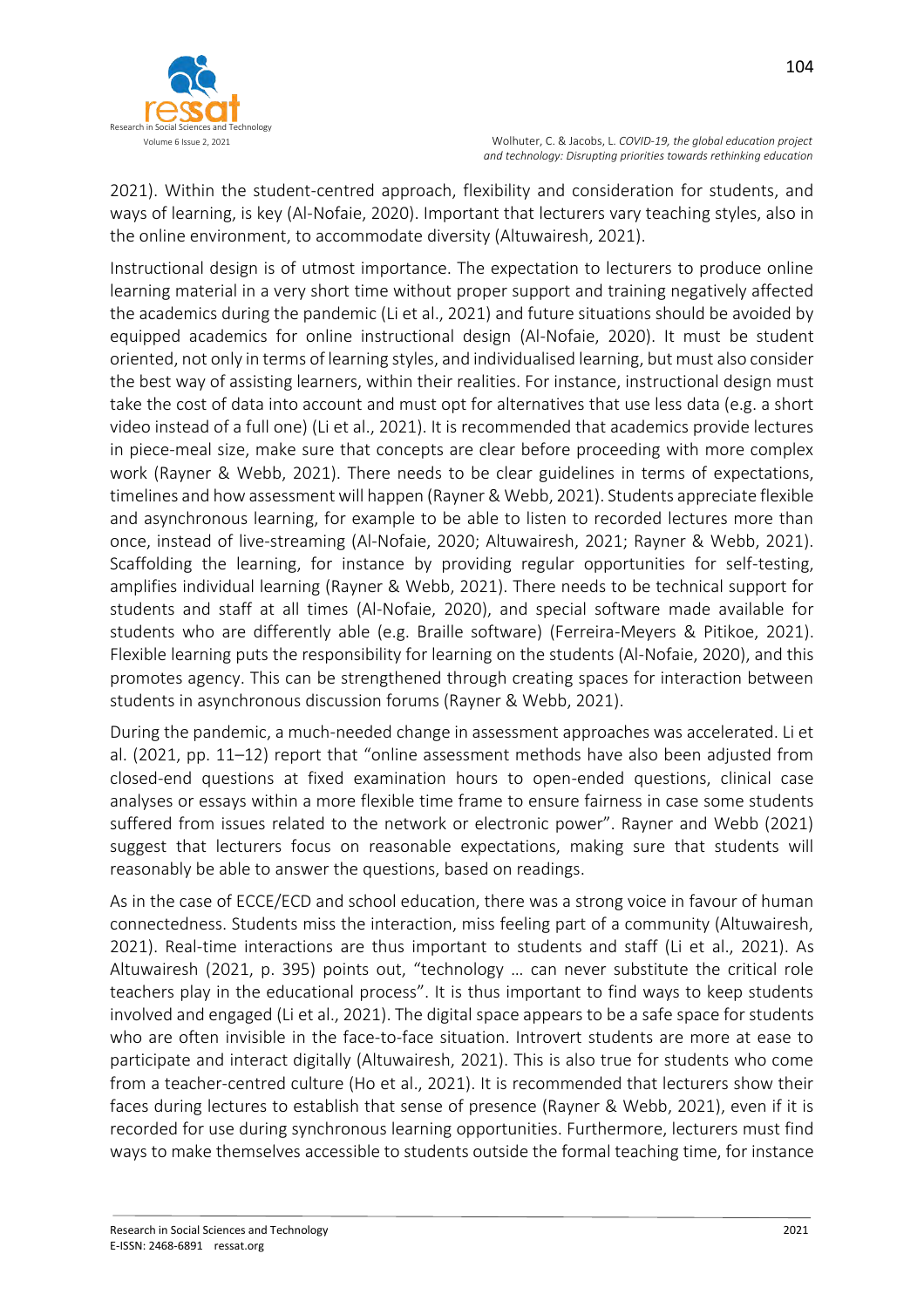

 Volume 6 Issue 2, 2021 Wolhuter, C. & Jacobs, L. *COVID-19, the global education project and technology: Disrupting priorities towards rethinking education*

by establishing virtual office hours or through a discussion channel for students (Al-Nofaie, 2020; Rayner & Webb, 2021).

The lockdown regulations in the various countries had some positive spinoffs, in the sense that students and lecturers could be with their families and stay safe (Li et al., 2021), yet it also left the students feeling isolated and unmotivated. Altuwairesh (2021) reports that students felt overloaded, and it was a challenge to stay motivated without physical contact with lecturers and fellow students. Giving group assignments that students can do outside the classroom, to connect with each other, is suggested (Rayner & Webb, 2021). It is also important to build some element of a social event, which could include a regular coffee hour (Jacobs et al., 2021), or games in the form of quizzes (Rayner & Webb, 2021).

In the discussion above it is clear that there is an awareness of the neoliberalist capitalist forces that play into Higher Education, and some suggestions to counter it was put forward. Inequalities were recognised and some suggestions to address it also at an individual level were made. A great emphasis was places on how to design online and blended teaching and learning to be flexible and accommodating, to also allow agency to emerge. This resonates with the recentering of the self as present in the post-humanist discourse. Connectedness with the family was focused on. Yet the publications were silent on issues relating to the environment, with only Altuwairesh (2021) referring to time saved if one does not have to travel, without considering the environmental impact thereof. Rayner and Webb (2021) recognised the potential that other global disasters are due to happen.

# Reflection

In many ways, the clear distinction between human and technological (being non-human) practices has blurred to a point where the mere nature of human projects such as the global education project should be reconsidered. In addition, consideration for the world and its ecology should join in the centre, and thus the non-hierarchical connectedness between the natural and technological, and the agency within these networks, should inform post-pandemic education. Moore (2015, p. 111) urges us towards a "different ontology of nature, humanity, and justice – one that asks not merely how to redistribute wealth, but how to remake our place in nature in a way that promises emancipation for all life".

Did the COVID-19-pandemic, which is a direct result of the exploitation of Nature (cf. Moore, 2015), move education scholars to a new ontology, or are we focused on using new tools to advance the old education project?

Consideration in the literature that we reviewed, on the effect of education on the environment, and the positive effect that less commuting has, was found wanting. This might still be forthcoming, but it seems to not be an immediate priority for scholars. While the current global education framework considers how the school environment affects education, certainly one should also include how education systems influence the environment.

We did get a sense that the understanding of interdependence and individuality is emerging. Technological utopianism was certainly not present, and awareness for human relations as well as human vulnerabilities were present in the discourse. A real concern for inclusivity was put forwards, inequalities were recognised across the education sectors and ways to support those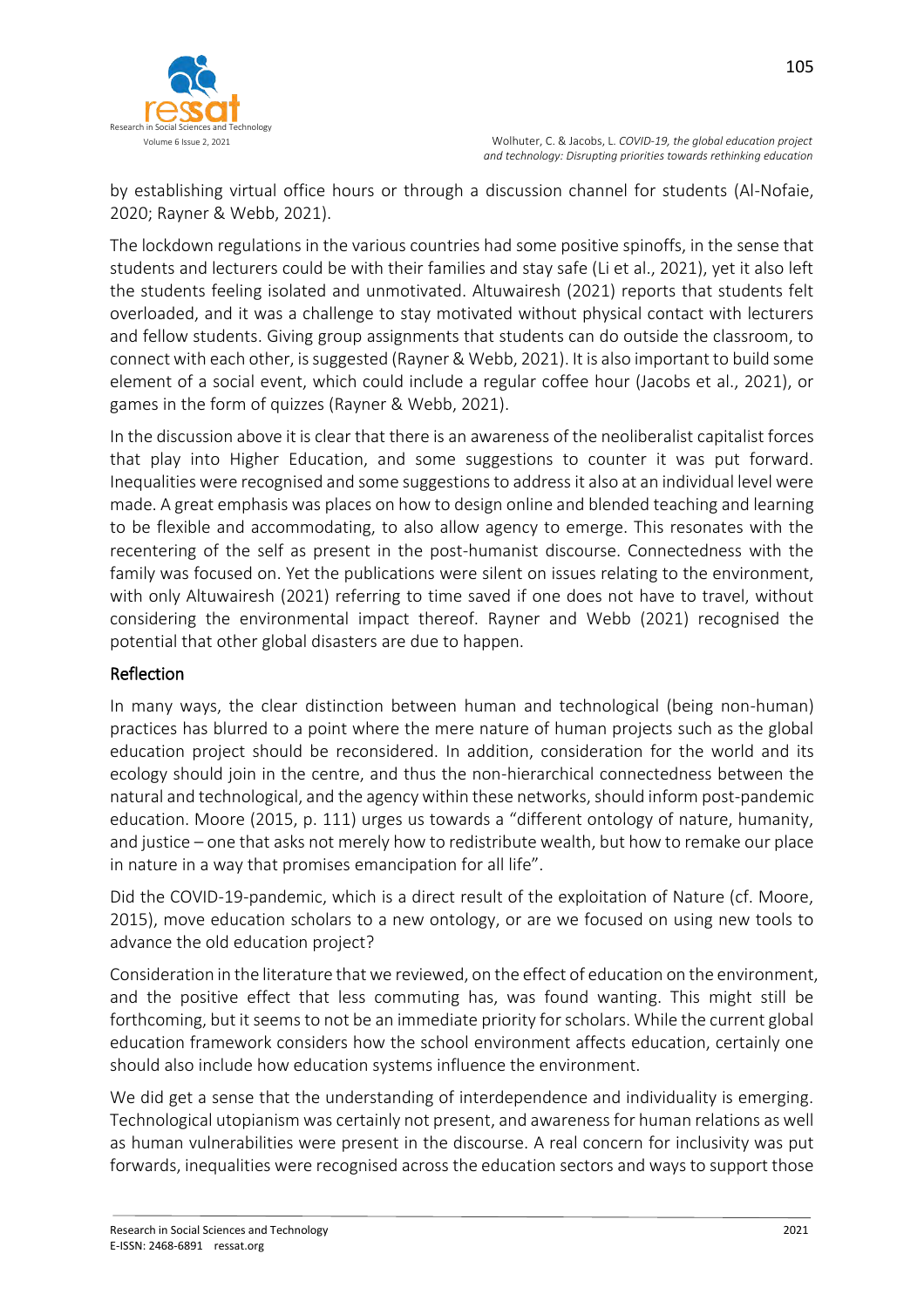

who experience barriers were highlighted. Still, there seems to be mainly an unawareness of how ECCE and school education supports and promotes inequalities and exploitation. Still, in the higher education sector, some voices did position against neoliberalism and consumerism.

# Recommended changes to the global education framework

Education as a global project will not be cancelled. With the insight that post-human thinking brings and taking into account the priorities put forward in this limited literature study, and the silences recognised, we suggest that *technology and equipment* be explicitly added under the category of *input quality. Process quality* should be strengthened by adding *flexibility, support, innovation* and *connectedness* as elements throughout the aspects. But most importantly, the environment should also be added as a *product* of education, and not merely a contextual influence in education.

Prior to the outbreak of the pandemic, Moore (2015, p. 75) pointed out that "[h]uman organizations are environment-making processes and projects; human organizations are shaped by manifold environment-making processes in the web of life". Considerations of how education at various levels are environment-making processes should be prioritised.

#### References

- Al-Nofaie, H. (2020). Saudi University students' perceptions towards virtual education during Covid-19 Pandemic: A case study of language learning via Blackboard. *Arab World English Journal, 11*(3), 4-20. http://dx.doi.org/10.24093/awej/vol11no3.1
- Altuwairesh, N. (2021). Female Saudi University students' perceptions of online education amid COVID-19 pandemic. *Special Issue on Covid 19 Challenges*, 381-397. http://dx.doi.org/10.24093/awej/covid.28
- Begalinov, A. S., Ashilova, M. S., & Begalinova, K. K. (2021). On the image of higher education in the post-Covid world: Formation and development of the new type of thinking. *Science for Education Today, 11*(1), 110-123. http://dx.doi.org/10.15293/2658- 6762.2101.07
- Coetzee, D. (2019). The effect of the ideology of new managerial professionalism on the South African education system. *South African Journal of Education, 39*(4), 1-9. http://dx.doi.org/10.15700/saje.v39n4a1871
- de Klerk, E. D., & Palmer, J. (2021). Resetting education priorities during COVID-19: Towards equitable learning opportunities through inclusion and equity. *Perspectives in Education, 39*(1), 12-28. http://dx.doi.org/10.18820/2519593X/pie.v39.i1.2
- de Oliveira, W. A., Andrade, A. L., de Souza, V. L., De Micheli, D., Fonseca, L. M., de Andrade, L. S., Silva, M. A. I., & dos Santos, M. A. (2021). COVID-19 pandemic implications for education and reflections for school psychology. *Psicologia: Teoria e Prática, 23*(1), 1- 26. http://dx.doi.org/10.5935/1980-6906/
- E-International Relations. (2017, June 1). *Interview - Walter D. Mignolo*. https://www.eir.info/2017/06/01/interview-walter-d-mignolo/
- Ferreira-Meyers, K., & Pitikoe, S. (2021). The learning experience of a visually impaired learner regarding emergency blended teaching and learning at a higher education institution. *Perspectives in Education, 39*(1), 340-352.

http://dx.doi.org/10.18820/2519593X/pie.v39.i1.21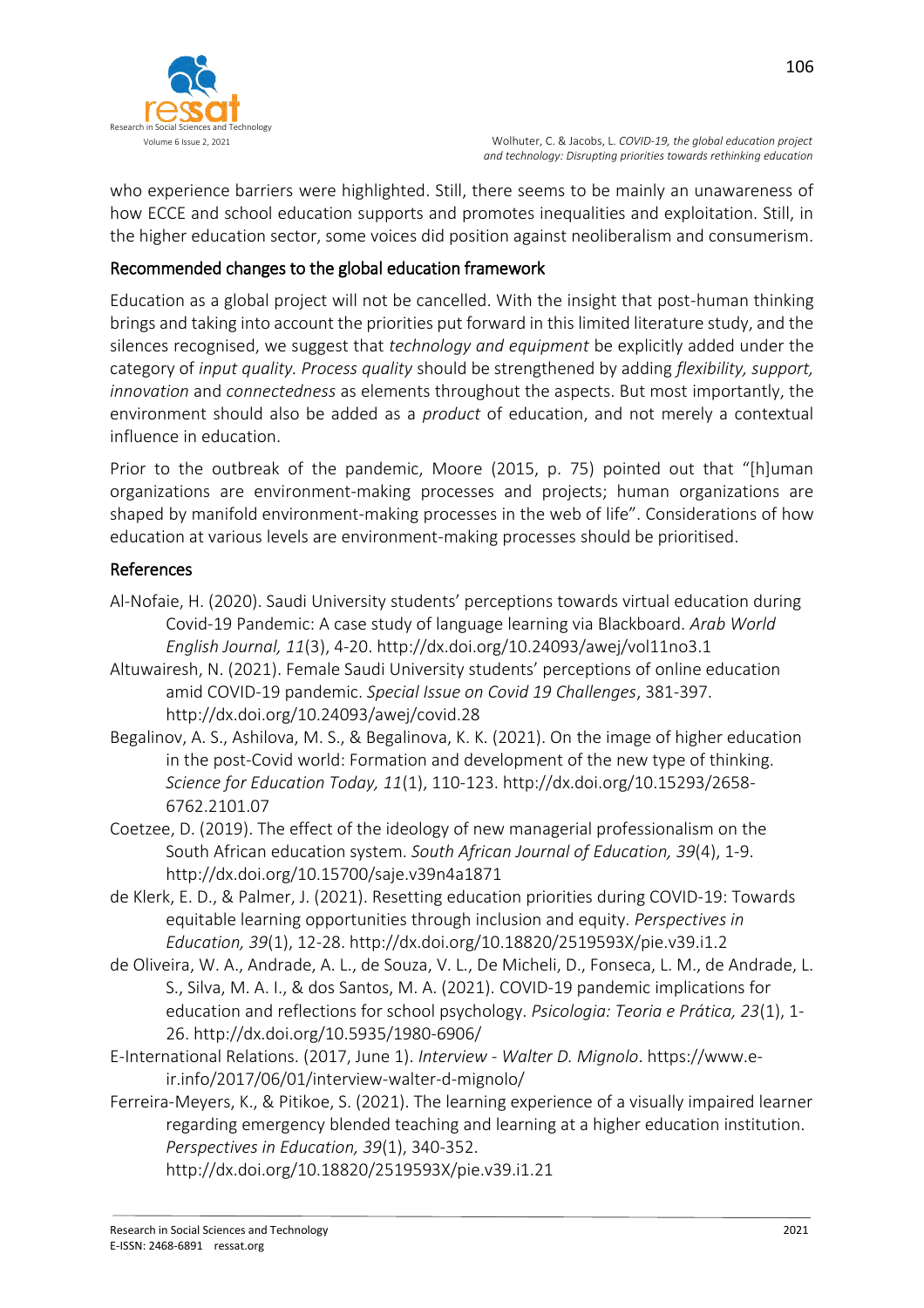

- Günbaş, N., & Gözüküçük, M. (2020). Views of elementary school children's parents about distance education during the Covid-19 Pandemic. *Sakarya University Journal of Education, 10*(3), 686-716. http://dx.doi.org/10.19126/suje.789705
- Gyuviyska, V., & Tsankov, N. (2020). The Covid Pandemic: Questions about education and its prospects. *Philosophy of Education, 29*(4), 419-431.
- Haraway, D. (2016). *Staying with the trouble: Making kin in the Chthulucene.* Durham & London: Duke University Press.
- Ho, I. M., Cheong, K. Y., & Weldon, A. (2021). Predicting student satisfaction of emergency remote learning in higher education during COVID-19 using machine learning techniques. *PLOS ONE, 16*(4), 1-27. http://dx.doi.org/10.1371/journal.pone.0249423
- Jacobs, L. (2016). Education Provision to everyone: comparing perspectives from around the world. In N. Popov, C. C. Wolhuter, J. Kalin, G. Hilton, J. Ogunleye, & E. Niemczyk (Ed.), *Bulgarian Comparative Education Conference Books. 14*, pp. 11-18. Sofia: BCES.
- Jacobs, L., & Teise, K. L. (2019). Educators' subjective experiences of workplace bullying within a perceived neoliberalist education system. *South African Journal of Education, 39*(4), 1-9. http://dx.doi.org/10.15700/saje.v39n4a1868
- Jacobs, L., Wimpenny, K., Mitchell, L.-M., Hagenmeier, C., Beelen, J., Hodges, M., George, V., DeWinter, A., Slambee, C., Obadire, S., Viviani, A., Samuels, L., Jackson, L.M. Klamer, R. & Adams, N. (2021). Adapting a capacity-development-in-higher-education project: doing, being and becoming virtual collaboration. *Perspectives in Education, 39*(1), 353- 371. http://dx.doi.org/10.18820/2519593X/pie.v39.i1.22
- Jalongo, M. R. (2020). The Effects of COVID-19 on Early Childhood Education and Care: Research and resources for children, families, teachers, and teacher Educators. *Early Childhood Education Journal, online*, not paginated.
- Kalimullina, O., Tarman, B. & Stepanova, I. (2021). Education in the Context of Digitalization and Culture: Evolution of the Teacher's Role, Pre-pandemic Overview. *Journal of Ethnic and Cultural Studies*, *8*(1), 226-238. DOI: <http://dx.doi.org/10.29333/ejecs/629>
- Karakaya, F., Adıgüzel, M., Üçüncü, G., Çimen, O., & Yilmaz, M. (2021). Teachers' views towards the effects of Covid-19 Pandemic in the education process in Turkey. *Participatory Educational Research, 8*(2), 17-30. http://dx.doi.org/10.17275/per.21.27.8.2
- Kilinc, E., Tarman, B. & Aydin, H. (2018). Examining Turkish Social Studies Teachers' Beliefs About Barriers to Technology Integration, TechTrends (2018) 62: 221. https://doi.org/10.1007/s11528-018-0280-y
- Koen, M., Neethling, M. M., Esterhuizen, S., & Taylor, B. (2021). The impact of COVID-19 on the holistic development of young South African at-risk children in three early childhood care and education centres in a rural area. *Perspectives in Education, 39*(1), 138-156. http://dx.doi.org/10.18820/2519593X/pie.v39.i1.9
- Komleva, V. V. (2021). Accessibility and quality of higher education under the COVID-19 pandemic: Governmental efforts with the eye on the future. *Management Issues, 68*(1), 144-155. http://dx.doi.org/10.22394/2304-3369-2021-1-144-155
- Kruger, E. (2021). Adapt or Die in the time of a pandemic: towards a grounded theory of strategic adjustments by an early childhood development training organisation.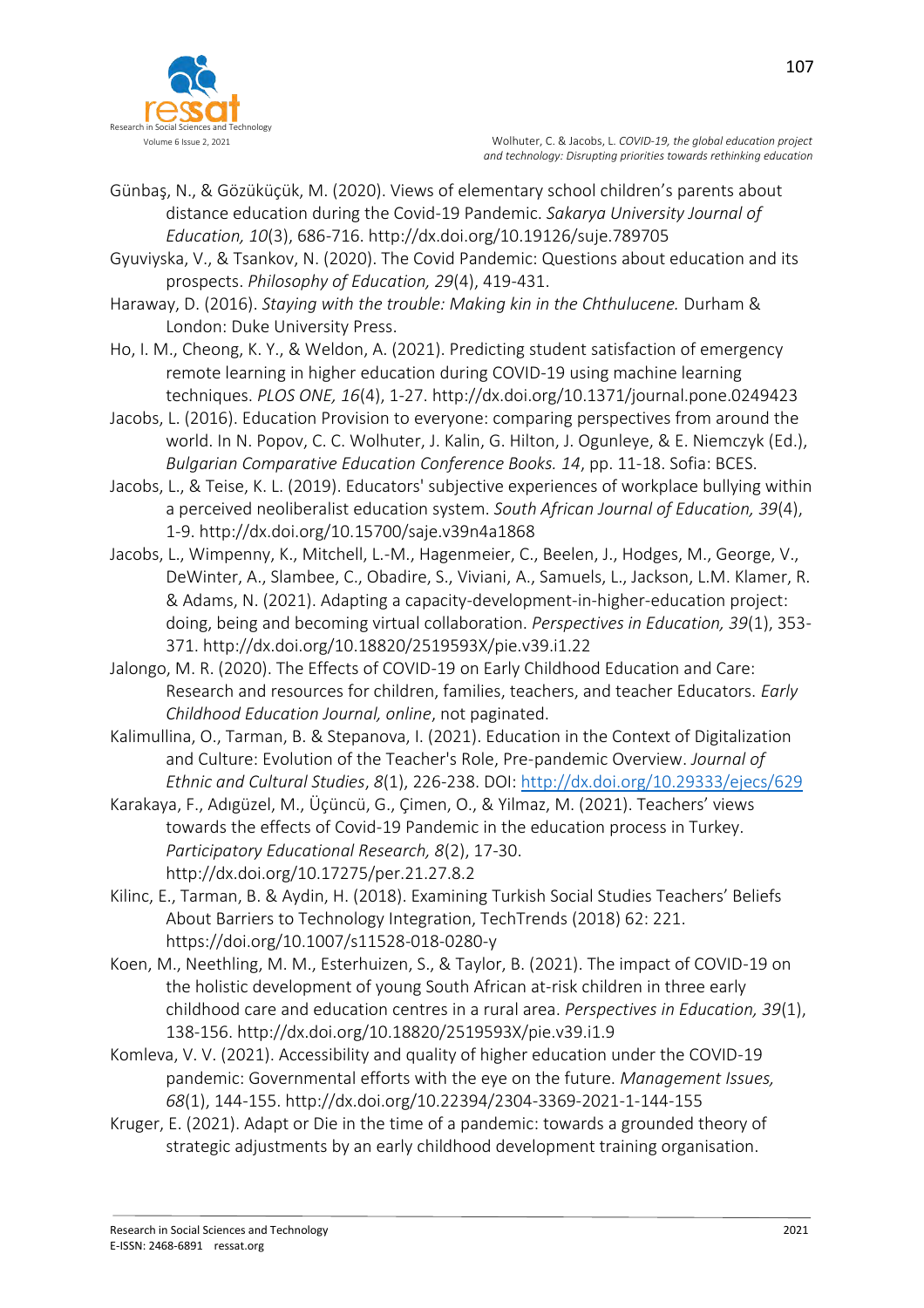

*Perspectives in Education, 39*(1), 157-172.

http://dx.doi.org/10.18820/2519593X/pie.v39.i1.10

- Kwatubana, S., & Molaodi, V. T. (2021). Ensuring the continuation of school feeding programmes during COVID-19 Pandemic: A case of "new normal" management. In N. Popov, C. Wolhuter, L. de Beer, G. Hilton, J. Ogunleye, E. Achinewhu-Nworgu, & E. Niemczyk (Ed.), *BCES Conference Books. 19*, pp. 113-118. Sofia: Bulgarian Comparative Education Society.
- Le Grange, L. (2018a). What is (post)qualitative research? *South African Journal of Higher Education, 32*(5), 1-14. http://dx.doi.org/10.20853/32-5-3161
- Le Grange, L. (2018b). Spinoza, Deep Ecology and Education Informed by a (Post)human Sensibility. *Educational Philosophy and Theory, 20*(9), 878–887. http://dx.doi.org/10.1080/00131857.2017.1384723
- Li, W., Gillies, R., He, M., Wu, C., Liu, S., Gong, Z., & Sun, H. (2021). Barriers and facilitators to online medical and nursing education during the COVID-19 pandemic: perspectives from international students from low- and middle-income countries and their teaching staff. *Human Resources for Health, 16*, 1-14. http://dx.doi.org/10.1186/s12960-021- 00609-9
- McCorkle, W. (2020). Problematizing immigration restrictions during COVID-19 in the Social Studies Classroom. *Research in Social Sciences and Technology, 5*(3), 1-24. http://dx.doi.org/10.46303/ressat.05.03.1
- Moore, J. W. (2015). Putting Nature to work. In C. Wee, J. Schönenbach, & O. Arndt (Eds.), *Supramarkt: A micro-toolkit for disobedient consumers, or how to frack the fatal forces of the Capitalocene* (pp. 69-117). Gothenburg: Irene Books.
- O'Callaghan-Gordo, C., & Antó, J. M. (2020). COVID-19: The disease of the anthropocene. *Environmental Research, 187*. https://doi.org/10.1016/j.envres.2020.109683
- Petitfils, B. (2015). Researching the Posthuman. The "Subject" as Curricular Lens. In N. Snaza, & J. Weaver (Eds.), *Posthumanism and Educational Research.* (pp. 30-42). New York: Routledge.
- Rayner, M., & Webb, T. (2021). Implications and opportunities for sport management education in the COVID-19 Era. *Sport Management Education Journal, 15*(1), 49-53.
- Raza, M. M., Ahmad, R., Ahmad, M. J., & Akram, M. (2021). Impact of COVID-19 on Management Education: an exploratory study on public and private universities of Pakistan. *Ilkogretim Online, 20*(4), 1980-1994. http://dx.doi.org/10.17051/ilkonline.2021.04.218
- Rotas, N. (2015). Ecologies of Praxis. In N. Snaza, & J. A. Weaver (Eds.), *Posthumanism and Education Research* (pp. 91-103). New York: Routledge.
- Schulz, K. A. (2017). *Decolonising the Anthopocene: The Mytho-Politics of Human Mastery.* https://www.e-ir.info/2017/07/01/decolonising-the-anthropocene-the-mytho-politicsof-human-mastery/
- Sowiyah. (2021). Implementation of total quality management as efforts to improve quality of primary school education services during the COVID-19 Pandemic period. *Ilkogretim Online, 20*(2), 267-276.<http://dx.doi.org/10.17051/ilkonline.2021.02.02>